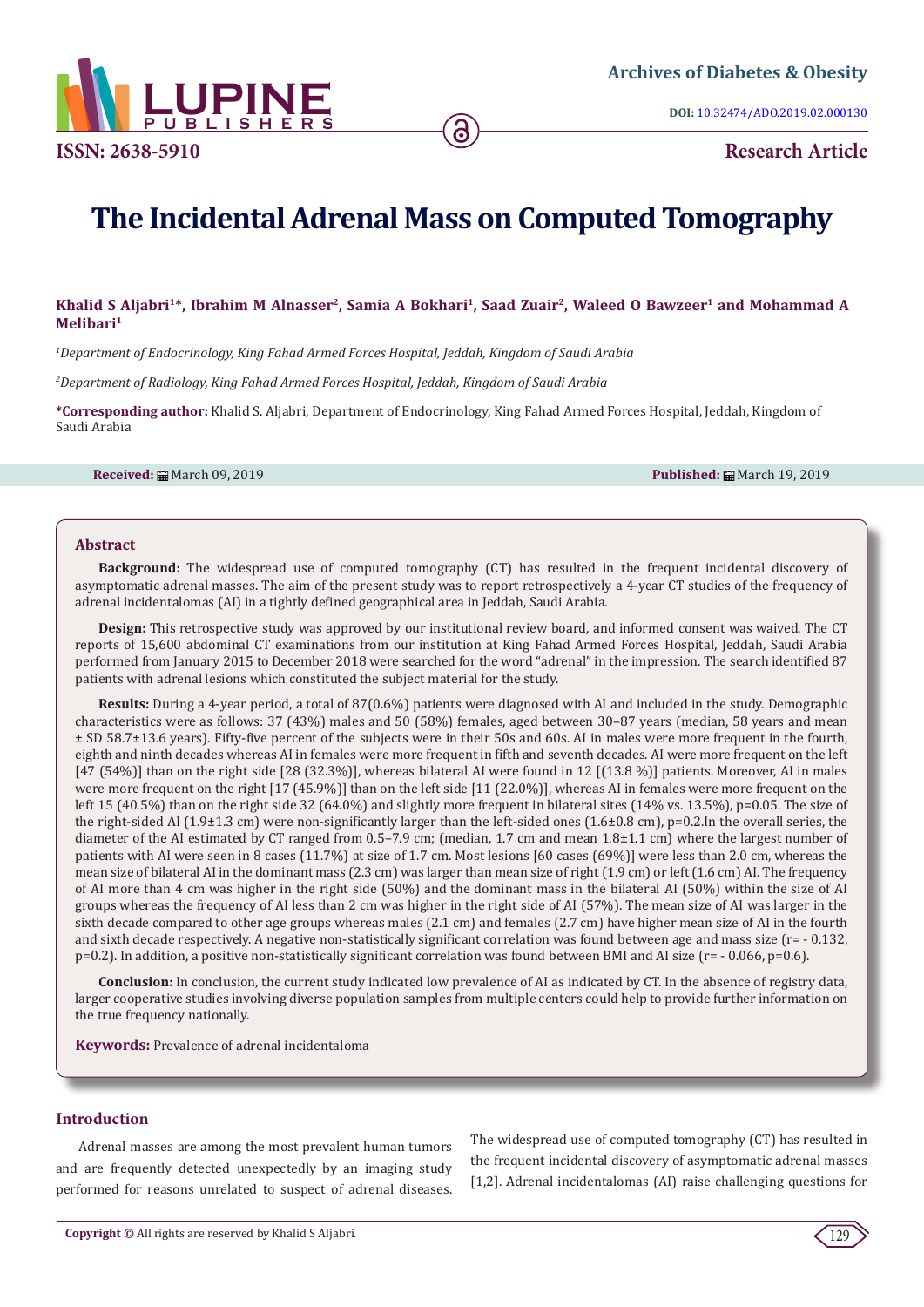both physicians and their patients and represent one of the leading reasons for seeking endocrinological consultation. Although, in most cases, these masses are non-hypersecreting and benign, they still represent an important clinical concern because of the risk of malignancy or hormone hyperfunction. The prevalence of AI varies according to the inclusion criteria of the study and the circumstances under which patient data are collected with a common range of approximately 0.5-4% of all such investigations [3-9]. This rate is probably underestimated because adrenal adenomas were found in up to 10% of patients autopsy series without any pre-mortem suspicion of adrenal disease [4,5,10-12].

Although, by definition, adrenal masses discovered in the course of abdominal imaging performed for staging of cancer are not generally considered as AI, several authors include patients with known malignancies in their series. In such patients the risk of an adrenal mass being a metastasis is high, ranging from 45 to 73% [7,13,14]. The economic aspect of the problem has not to be underestimated, because the detection of adrenal masses as an incidental finding with imaging techniques will be ever growing in the future, and an extensive endocrine work-up is required to recognize hormonal abnormalities. The aim of the present study was to report retrospectively a 4-year CT studies of the frequency of AI in a tightly defined geographical area in Jeddah, Saudi Arabia.

## **Methods**

This retrospective study was approved by our institutional review board, and informed consent was waived. The CT reports of 15,600 abdominal CT examinations from our institution at King Fahad Armed Forces Hospital, Jeddah, Saudi Arabia performed from January 2015 to December 2018 were searched for the word "adrenal" in the impression. Patient CT reports with ambiguous findings (e.g., possible adrenal nodule, probable adrenal adenoma) were excluded. Only the CT estimate of the mass size was considered for statistical analysis. Patients with adrenal lesions on initial CT who were diagnosed with malignancy after the initial CT were included in the study cohort. The search identified 87 patients with adrenal lesions which constituted the subject material for the study. Information was collected from two resources such as clinical case records of subjects seen at the endocrinology or other services and the data on hormonal analysis including neurodynamic tests of the subjects. All endocrine evaluations showed non-hypersecreting adrenal masses. Imaging characteristics were reported on the basis of radiologists' descriptions.

## **Statistical Analysis**

Data are presented as means ± standard deviation (SD) or numbers (%). Quantitative variables were compared between two groups by using the Student's test. Differences in categorical variables were analyzed using the chi-square test. The relationship between continuous variables was assessed using coefficients of correlation. P value <0.05 indicates significance. The statistical analysis was conducted with SPSS version 23.0 for Windows.

## **Results**

During a 4-year period, a total of 87(0.6%) patients were diagnosed with AI and included in the study. Demographic characteristics were as follows: 37 (43%) males and 50 (58%) females, aged between 30-87 years (median, 58 years and mean ± SD 58.7±13.6 years) (Table 1). Fifty-five percent of the subjects were in their 50s and 60s (Figure 1). AI in males were more frequent in the fourth, eighth and ninth decades whereas AI in females were more frequent in fifth and seventh decades (Figure 2). The reasons for an abdominal imaging procedure were renal colic (33%), abdominal pain (13%), liver lesions (8%), intestinal obstruction (2.3%), abdominal trauma (1.1%) and others (43%). In the overall series, obesity in 36 (51%; missing, 18%), type 2 diabetes in 42 (48%) and hypertension was observed in 39 (45%) patients.



**Figure 1:** Age distribution of patients in the study.





130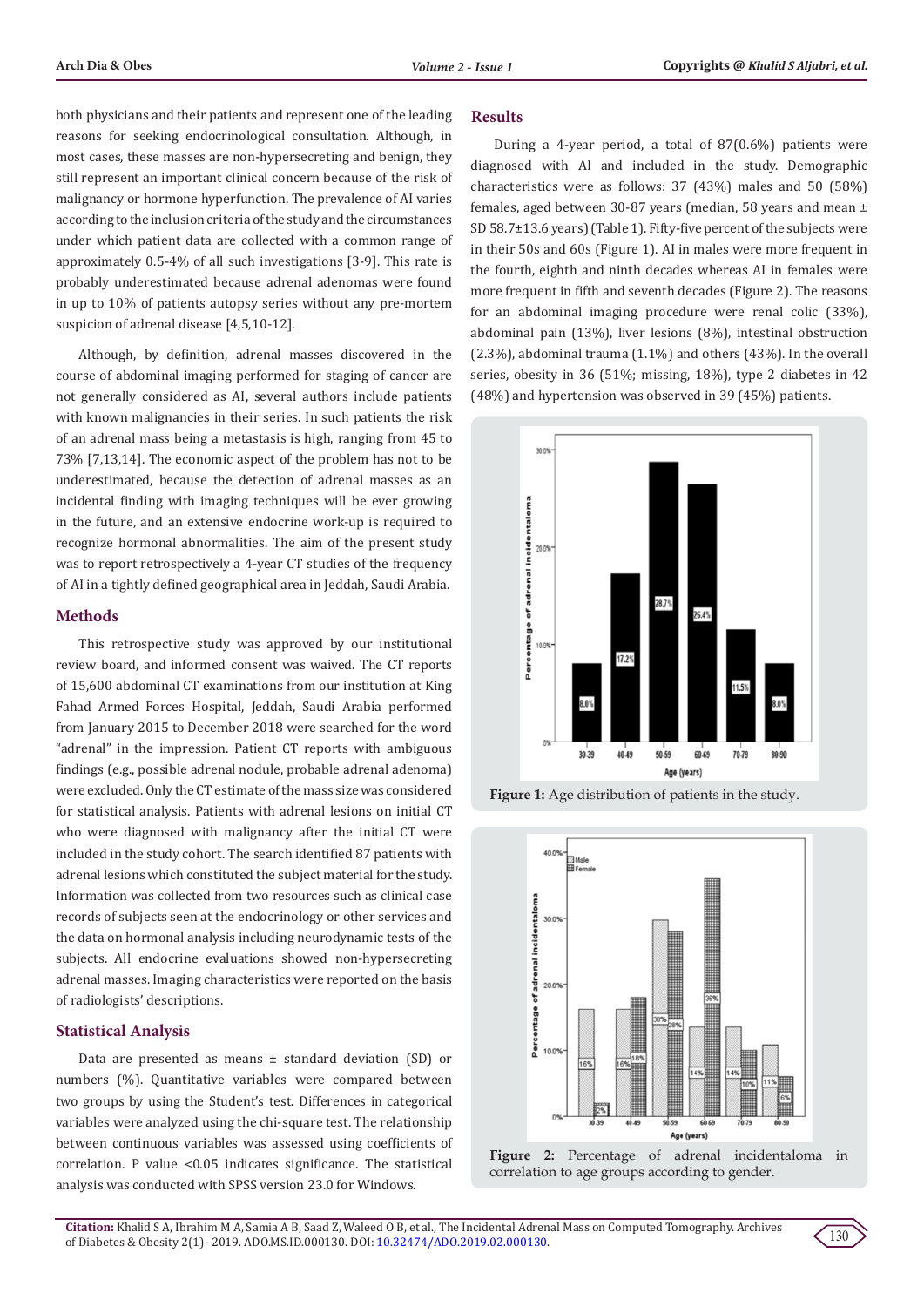**Table 1:** Demographics of patients in the study (Data are number  $(%)$  and mean  $±$  standard deviation).

| <b>Parameters</b>         |        | <b>Values</b>   |
|---------------------------|--------|-----------------|
| Total                     |        | 87              |
| Age (years)               |        | $58.7 \pm 13.6$ |
| Gender                    | Male   | 37 (42.5)       |
|                           | Female | 50 (57.5)       |
| Body mass index $(kg/m2)$ |        | $31.2 \pm 6.6$  |
| Type 2 diabetes           |        | 42 (48.3)       |
| Hypertension              |        | 39 (44.8)       |
| Mass size (cm)            |        | $1.8 \pm 1.1$   |



**Figure 3:** Site distribution of adrenal incidentaloma.



**Figure 4:** Site distribution of adrenal incidentaloma in correlation to gender.

AI were more frequent on the left [47 (54%)] than on the right side [28 (32.3%)], whereas bilateral AI were found in 12 [(13.8 %)] patients (Figure 3). Moreover, AI in males were more frequent on the right [17 (45.9%)] than on the left side [11 (22.0%)], whereas AI in females were more frequent on the left 15 (40.5%) than on the right side 32 (64.0%) and slightly more frequent in bilateral sites (14% vs. 13.5%), p=0.05 (Figure 4). The size of the right-sided AI (1.9±1.3 cm) were non-significantly larger than the left-sided ones  $(1.6\pm0.8$  cm), p=0.2.







In the overall series, the diameter of the AI estimated by CT ranged from  $0.5$ -7.9 cm; (median, 1.7 cm and mean  $1.8\pm1.1$  cm) where the largest number of patients with AI were seen in 8 cases (11.7%) at size of 1.7 cm (Figure 5). Most lesions [60 cases (69%)] were less than 2.0 cm (Figure 6), whereas the mean size of bilateral AI in the dominant mass (2.3 cm) was larger than mean size of right (1.9 cm) or left (1.6 cm) AI (Figure 7). The frequency of AI more

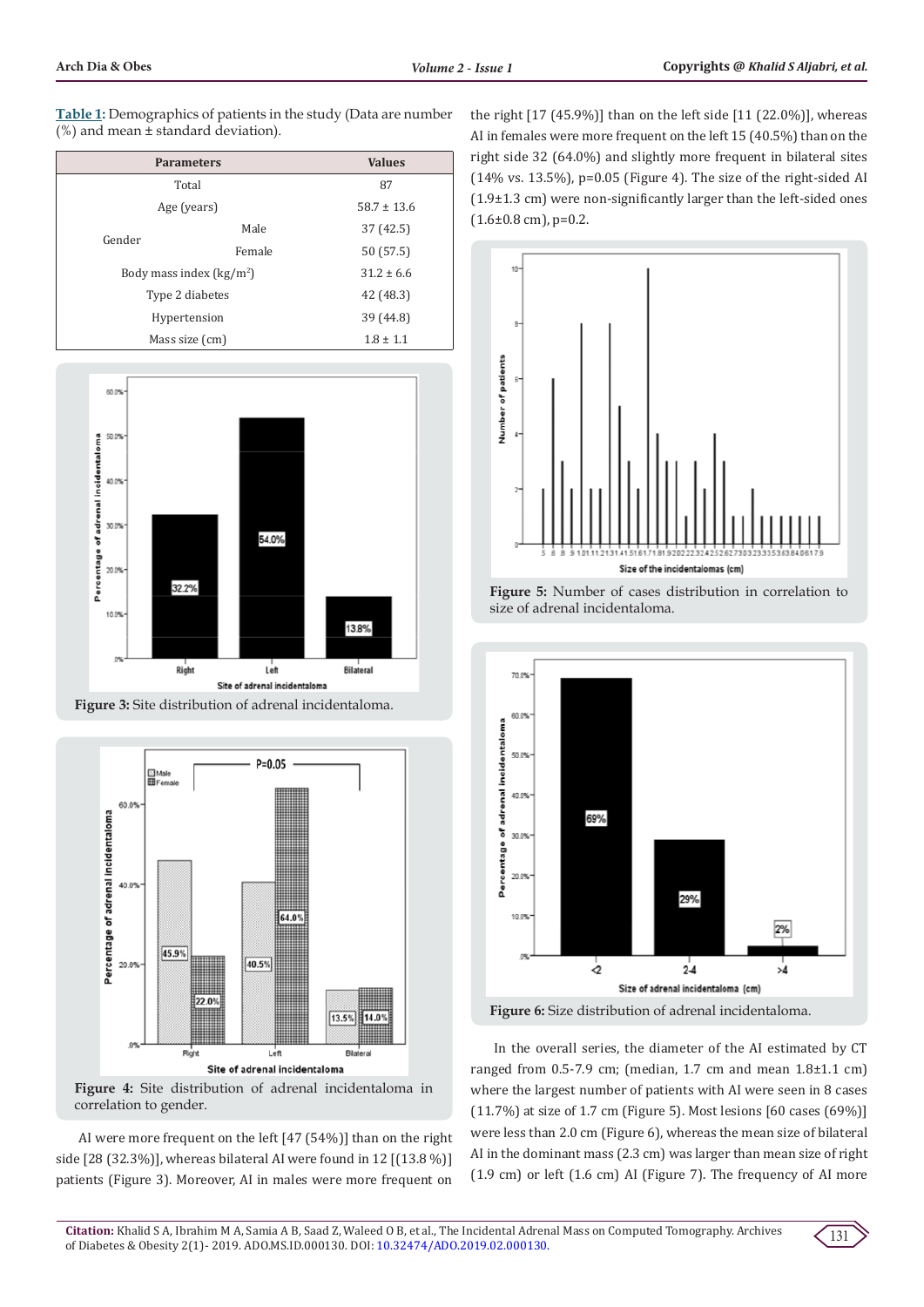than 4 cm was higher in the right side (50%) and the dominant mass in the bilateral AI (50%) within the size of AI groups whereas the frequency of AI less than 2 cm was higher in the right side of AI (57%) (Figure 8). Figure 9 showed the mean size of AI was larger in the sixth decade compared to other age groups whereas males (2.1 cm) and females (2.7 cm) have higher mean size of AI in the fourth and sixth decade respectively (Figure 10). A negative nonstatistically significant correlation was found between age and mass size (r= - 0.132, p=0.2) (Figure 11). In addition, a positive nonstatistically significant correlation was found between BMI and AI size (r= - 0.066, p=0.6) (Figure 12).



**Figure 7:** Size distribution of adrenal incidentaloma according to site.



**Figure 8:** Size distribution of adrenal incidentaloma according to site in correlation to gender.







**Figure 10:** Mean size of adrenal incidentaloma according to gender in correlation to age groups.





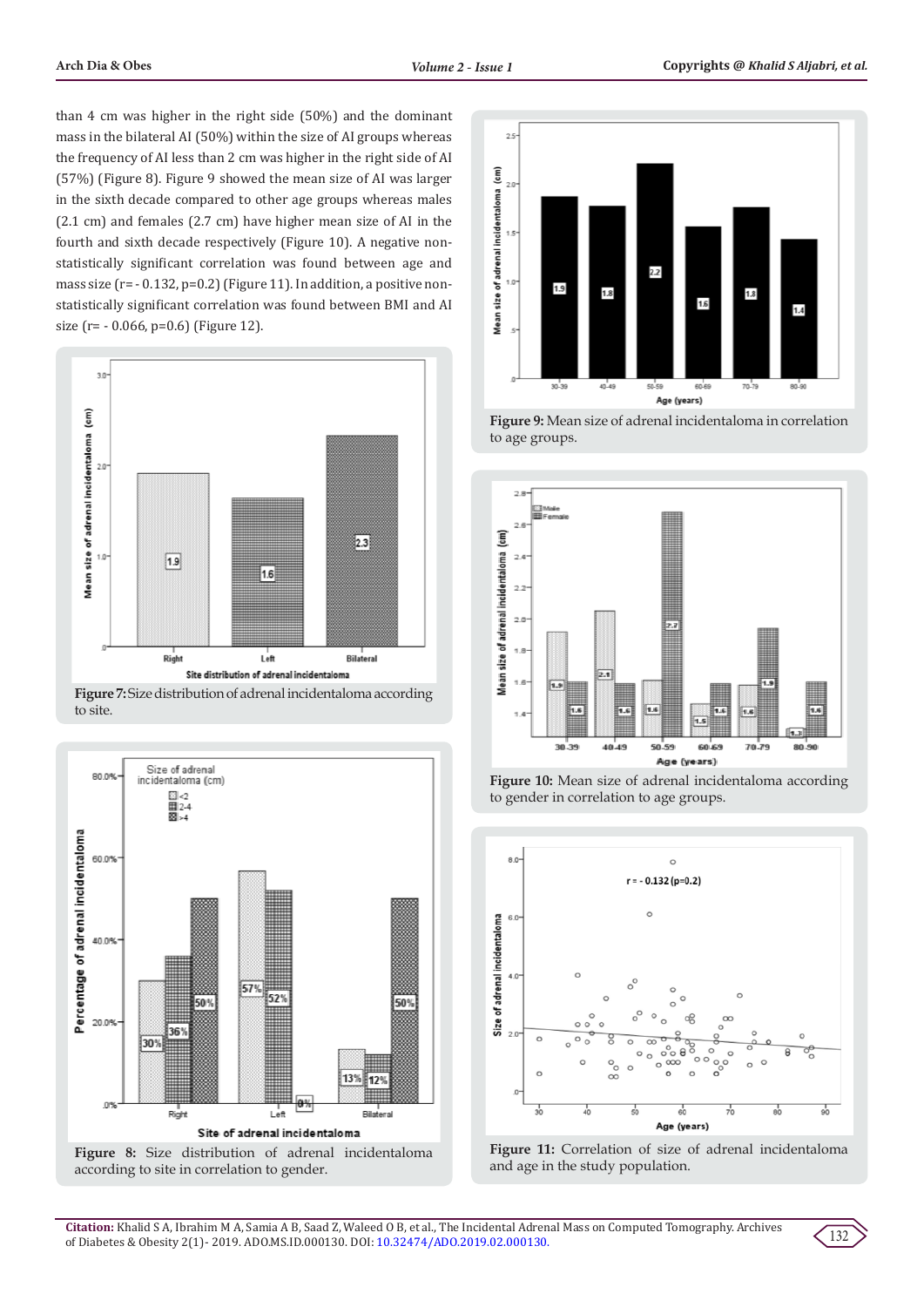



## **Discussion**

CT is an accurate tool for detecting the presence of adrenal masses in 97-99% of patients. Numerous comprehensive reviews on the topic of radio-imaging have been published describing the most common adrenal gland pathologies [3,15-19] Incidental adrenal masses are frequently seen on CT with the increasing use of cross-sectional imaging. With the current high resolution CT scanners, the prevalence of AI has increased, and our result of 0.6 % prevalence corroborates with the 1-2% reported in the older literature, compared the 4.4% reported from a recent series [20,21]. The prevalence of AI on imaging now approaches that of autopsy series, although not as high as the frequently cited 9%, which includes microscopic lesions [4,22]. Prior studies reporting the pathology of incidentally detected adrenal masses often had selection bias because only surgically resected masses were analyzed [23,24]. In addition, the definition of AI is broad among different series, with many studies including oncologic patients [24-26].

 The age distribution of the present study is wide, skewed toward older ages, and peaks in the sixth decade, as previously reported [4]. This pattern could merely reflect a higher number of diagnostic procedures in aged patients, or it could be explained by an increased occurrence of cortical nodules with age, as observed in unselected autopsy series [10,11]. The higher number of females observed in the present study confirms the results of some large radiological series [7]. This figure could be partly explained by a referral bias (i.e. more imaging studies are recommended for women due to higher prevalence of biliary disease), as nonfunctioning adrenal adenomas occur with comparable frequency in males and females in autopsy series.

 In the present study, the majority of AI (69%) were smaller than 2 cm in agreement with previous results whereas AI larger

than 4 cm was found in 2% of our studied population [23,27- 29]. Previous report confirmed that the risk of a primary adrenal malignancy is related to the mass size. 30 The correlation, however, is far from perfect, as different types of adrenal lesions presented as large masses. In the literature, the cut-off points proposed ranged from 2.5- 6.0 cm [7,9,30-32]. The diagnostic value of different cutoff points was evaluated, and a threshold at 4 cm proved to have the highest sensitivity (93%); the specificity was low because the rate of benign lesions exceeded that of malignant ones [7,9,30-32]. AI were most frequently found on the left side in disagreement with previous reports which reported no side difference, considering mass number or size, was apparent in the series discovered by CT scan [5,32,33].

 We aimed to identify the unapparent adrenal mass as incidentally found by CT scans, and this aim was reflective of the clinical setting because not all AI are formally diagnosed with histological confirmation. Furthermore, due to the retrospective nature of this study, the observed population reflects a selected, yet comprehensive group of patients referred for non-adrenal CT, rather than the general population as would be encountered in an autopsy series. Our study could be limited by the question of clustering of cases within the study region and the effect that might have on our estimates, in addition, the current study population may appear limited in size and therefore may underestimate the true prevalence of AI in the general population. In addition, the study shares the limitations of all retrospective studies. In conclusion, the current study indicated low prevalence of AI as indicated by CT. In the absence of registry data, larger cooperative studies involving diverse population samples from multiple centers could help to provide further information on the true frequency nationally.

## **References**

- 1. [Gross MD, Shapiro B \(1993\) Clinical review 50. Clinically silent adrenal](https://www.ncbi.nlm.nih.gov/pubmed/8408461) [masses. J Clin Endocrinol Metab 77\(4\): 885-888.](https://www.ncbi.nlm.nih.gov/pubmed/8408461)
- 2. [Chidiac RM, Aron DC \(1977\) Incidentalomas. A disease of modern](https://www.ncbi.nlm.nih.gov/pubmed/9074861) [technology. Endocrinol Metab Clin North Am 26\(1\): 233-253.](https://www.ncbi.nlm.nih.gov/pubmed/9074861)
- 3. [Peppercorn PD, Grossman AB, Reznek RH \(1998\) Imaging of incidentally](https://onlinelibrary.wiley.com/doi/full/10.1046/j.1365-2265.1998.00475.x) [discovered adrenal masses. Clin Endocrinol \(Oxf\) 48\(4\): 379-388.](https://onlinelibrary.wiley.com/doi/full/10.1046/j.1365-2265.1998.00475.x)
- 4. [Kloos RT, Gross MD, Francis IR, Korobkin M, Shapiro B \(1995\) Incidentally](https://www.ncbi.nlm.nih.gov/pubmed/8521790) [discovered adrenal masses. Endocr Rev 16\(4\): 460-484.](https://www.ncbi.nlm.nih.gov/pubmed/8521790)
- 5. [Abecassis M, McLoughlin MJ, Langer B, Kudlow JE \(1985\) Serendipitous](https://www.ncbi.nlm.nih.gov/pubmed/4014556) [adrenal masses: prevalence, significance, and management. Am J Surg](https://www.ncbi.nlm.nih.gov/pubmed/4014556) [149\(6\): 783-788.](https://www.ncbi.nlm.nih.gov/pubmed/4014556)
- 6. [Prinz RA, Brooks MH, Churchill R, Graner JL, Lawrence AM \(1982\)](https://jamanetwork.com/journals/jama/article-abstract/376498) [Incidental asymptomatic adrenal masses detected by computed](https://jamanetwork.com/journals/jama/article-abstract/376498) [tomographic scanning. Is operation required? JAMA 248\(6\): 701-704.](https://jamanetwork.com/journals/jama/article-abstract/376498)
- 7. [Belldegrun A, Hussain S, Seltzer SE, Loughlin KR, Gittes RF, et al. \(1986\)](https://www.ncbi.nlm.nih.gov/pubmed/3750174) [Incidentally discovered mass of the adrenal gland. Surg Gynecol Obstet](https://www.ncbi.nlm.nih.gov/pubmed/3750174) [163\(3\): 203-208.](https://www.ncbi.nlm.nih.gov/pubmed/3750174)
- 8. [Caplan RH, Strutt PJ, Wickus GG \(1994\) Subclinical hormone secretion](https://www.ncbi.nlm.nih.gov/pubmed/8129606) [by incidentally discovered adrenal masses. Arch Surg 129\(3\): 291-296.](https://www.ncbi.nlm.nih.gov/pubmed/8129606)
- 9. [Glazer HS, Weyman PJ, Sagel SS, Levitt RG, McClennan BL \(1982\)](https://www.ncbi.nlm.nih.gov/pubmed/6979870) [Nonfunctioning adrenal masses: incidental discovery on computed](https://www.ncbi.nlm.nih.gov/pubmed/6979870) [tomography. AJR Am J Roentgenol 139\(1\): 81-85.](https://www.ncbi.nlm.nih.gov/pubmed/6979870)